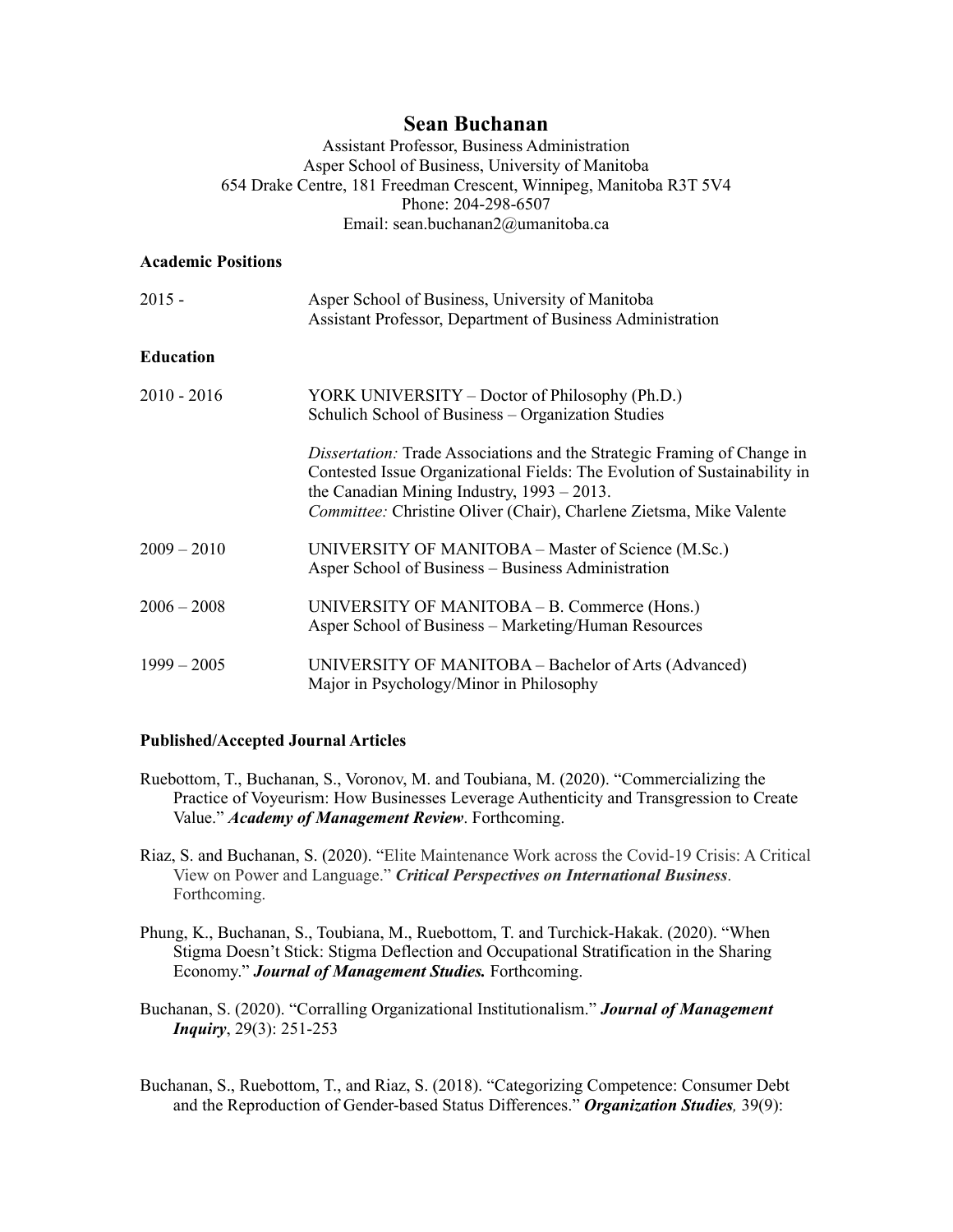1179-1202.

- Buchanan, S. and Marques, J.C. (2018) "How Home Country Industry Associations Influence MNE international CSR Practices: Evidence from the Canadian Mining Industry." *Journal of World Business, 53*(1), 63-74.
- Riaz, S., Buchanan, S., and Ruebottom, T. (2016). "Rhetoric of Epistemic Authority: Defending Field Positions during the Financial Crisis." *Human Relations,* 69(7): 1533-1561. (\*an earlier version appeared in the *Academy of Management Proceedings)*
- Riaz, S., Buchanan, S., and Bapuji, H. (2011). "Institutional Work Amidst the Crisis: Emerging Positions of Elite Actors" *Organization*, 18(2): 187-214.
- Buchanan, S. and Bradshaw, P. (2011). "The Voice from Outside: Stakeholder Resistance in Non-Profit Organizations". *The Nonprofit Quarterly,* 18(3/4): 85-103.

## **Book Chapters**

Lawrence, T. B., & Buchanan, S. (2017). "Power, Institutions and Organizations". In R. Greenwood, C. Oliver, T. B. Lawrence, & R. E. Meyer (Eds.), *The Sage Handbook of Organizational Institutionalism* (pp. 477–506). London: SAGE Publications.

## **Other Publications**

Buchanan, S. (2019). Book Review: "Regulation and Inequality at Work: Isolation and Inequality beyond the Regulation of Labour" by Vanisha Sukdeo. *Canadian Business Law Journal*, 61(3): 411-415.

# **Manuscripts under Review**

- Buchanan, S., Zietsma, C. & Matten, D. *Title withheld to preserve anonymity*. *Organization Science*. Revise and resubmit (1<sup>st</sup> round)
- Buchanan, S. & Barnett, M. *Title withheld to preserve anonymity*. *Organization Science.* Revise and Resubmit  $(1<sup>st</sup>$  round)

Buchanan, S., Toubiana, M., Riaz, S., and Lounsbury, M. *Title withheld to preserve anonymity. Academy of Management Journal.* Under review.

#### **Work in Progress**

Buchanan, S., Ruebottom, T., and Riaz, S. "From fringe to focal: How framing sustains issue salience." Stage: Final manuscript preparation.

Buchanan, S. & Caza, A. "The paradox of embedded agency revisited." Stage: Data Collection

#### **Research Awards and Funding**

Social Sciences and Humanities Research Council – Insight Development Grant (2018-2020) (\$66,786) University of Manitoba – University Research Grants Program (2015-2016) – (\$6,786)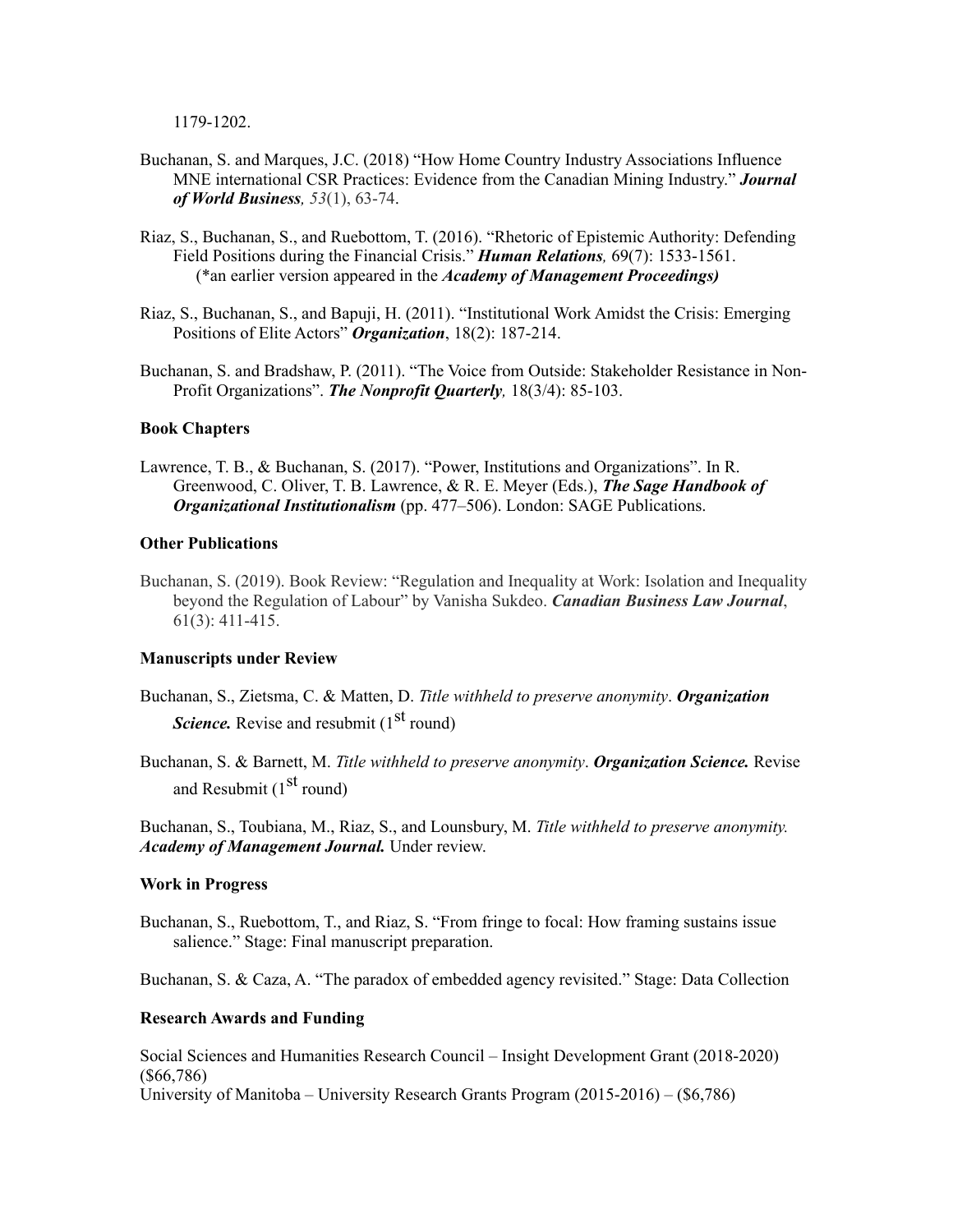Provost Dissertation Scholarship (2014-2015) – (\$22,000) Social Sciences and Humanities Research Council (2012-2014) - Doctoral Fellowship (\$40,000) Ontario Graduate Scholarship (2011-2012) – Graduate Scholarship (\$15,000) Schulich School of Business (2010-2014) - PhD Bursary (\$88,000) Schulich School of Business (2010-2011) Entrance Scholarship for Merit (\$12,000) Social Sciences and Humanities Research Council (2009-2010) - Joseph Armand Bombardier Canada Graduate Scholarship (\$17,500) University of Manitoba (2009-2010) – Faculty of Graduate Studies Travel Award (\$1,000) University of Manitoba (2009-2010) - Financial Aid General Financial Award (\$1,000)

## **Awards and Nominations**

**Nominee, Best Paper on Environmental and Social Practices (2020**) – Academy of Management OMT Division

**Nominee, Best Phenomenon Based Paper Award (2019) –** Journal of World Business **ABCD Reviewer Award (2019) –** Academy of Management OMT Division

**Nominee, Seymour Schulich Teaching Excellence Award (2014)** – Schulich School of Business

**Nominee, Best Paper on Environmental and Social Practices (2014**) – Academy of Management OMT Division

## **Selected Conference Presentations**

Buchanan, S., Ruebottom, T. & Riaz, S. (2020) "From fringe to focal: How framing sustains issue salience." Presented at the Academy of Management Annual Meeting, August  $6^{th}$ -10<sup>th</sup>, 2020 (Virtual)

Phung, K., Buchanan, S., Toubiana, M., Ruebottom, T. & Turchick-Hakak, L. (2019) "When Stigma Doesn't Stick: Stigma Deflection and Occupational Stratification in the Sharing

Economy". Presented at the Oxford Reputation Symposium, August  $28^{th} - 30^{th}$ , 2009, in Oxford, UK.

Buchanan, S. & Barnett, M. (2019) "Sustaining Industry Self-Regulation: A Process Model".

Presented at the Academy of Management Conference, August 9<sup>th</sup>- 13<sup>th</sup>, in Boston, MA. Ruebottom, T., Buchanan, S., Voronov, M. & Toubiana, M. (2019). "Transgression and

Authenticity: How Voyeuristic Businesses Organize to Create Value" Presented at European Group of Organizational Scholars (EGOS) conference, July  $4^{th} - 6^{th}$ , 2019, in Edinburgh,

UK. Buchanan, S. and Barnett, M. (2019) "Sustaining Industry Self-Regulation: A Process Model".

Presented at the Society for the Advancement of Socio-Economics, June 27<sup>th</sup>-29<sup>th</sup>, in New York, NY.

Phung, K., Toubiana, M., Buchanan, S., Ruebottom, T. & Turchick-Hakak, L. (2018) "Uber'ing Away Stigma: The Impact of Sharing Technology on Stigmatized Occupations". Presented at

the European Group of Organizational Scholars (EGOS) conference, July  $5^{th} - 7^{th}$ , 2018, in Tallinn, Estonia

Buchanan, S., Ruebottom, T., and Riaz, S. (2018). "From fringe to focal: How axiological, methodological, and ontological framings impact the prominence of issues in discursive fields". Presented at the European Group of Organizational Scholars (EGOS) conference,

July  $5^{\text{th}} - 7^{\text{th}}$ , 2018, in Tallinn, Estonia

Buchanan, S. (2018). "Turning lead into gold: Conflict and the durability of a field settlement in Canadian mining". Presented at the *Alberta Institutions Conference*, June  $8^{th} - 9^{th}$ , 2018, in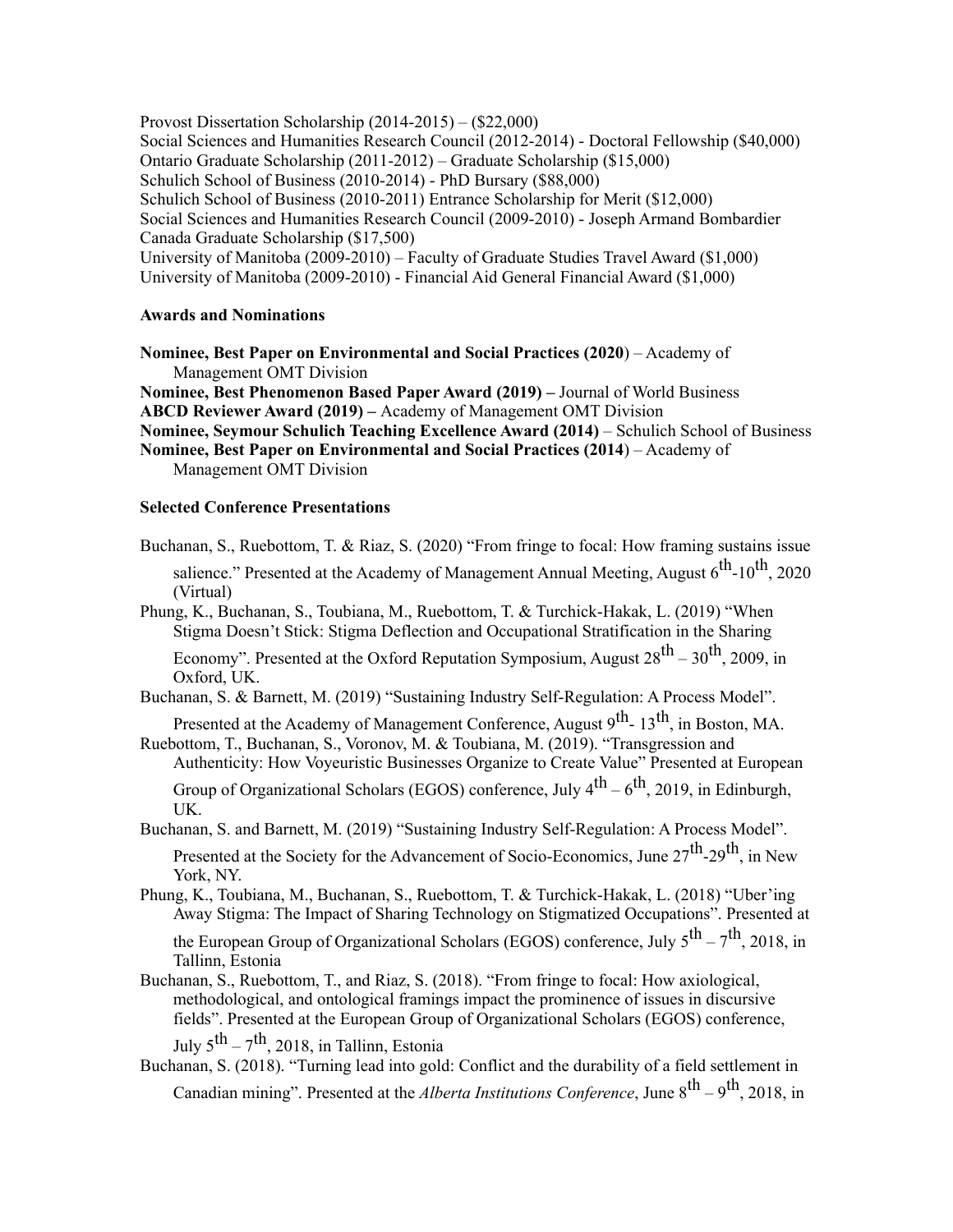Edmonton, AB

- Buchanan, S. (2017). "Media texts as a multifaceted window into institutional processes". Presented at "Talk as Data: New Approaches to Analyze Text to Advance Theory" (Organizer: Jeffery Loewenstein). Presented at the Academy of Management Conference, August  $4^{th} - 8^{th}$ , in Atlanta, GA.
- Buchanan, S. Toubiana, M., and Riaz, S. (2017). "The dynamics of rhetoric in disrupted organizational fields. Presented at the Academy of Management Conference, August 4<sup>th</sup> – 8<sup>th</sup>, in Atlanta, GA.
- Buchanan, S., Toubiana, M., Riaz, S. and Lounsbury, M. (2016). The dynamics of rhetoric in disrupted organizational fields. Presented at the European Group of Organizational Scholars
	- (EGOS) conference, July  $6^{th} 8^{th}$ , 2016 in Naples, Italy.
- Buchanan, Ruebottom, T and Riaz, S. (2016). "Categorizing competence: Consumer debt and the reproduction of gender based status differences". Presented at the Academy of Management Conference, August  $5^{th} - 9^{th}$ , in Anaheim, CA.
- Buchanan, S. (2015). "Trade associations and change in Contested issue fields: Strategic framing and the evolution of sustainability in the Canadian mining industry." Presented at the *Alberta Institutions Conference, June*  $12^{th}$ -14<sup>th</sup>, 2015, in Banff, AB.
- Riaz, S. and Buchanan, S. (2014). "Relational work by elite actors: Defining authority relationships as institutional maintenance." Presented at the *Academy of Management*  Conference, August  $1<sup>st</sup> – 5<sup>th</sup>$ , 2014, in Philadelphia, PA.
- Buchanan, S., Riaz, S., and Toubiana, M. (2013). "The media and institutional maintenance: The case of consumer debt." Presented at the *Academy of Management* Conference, August 9th  $-13$ <sup>th</sup>, 2013, in Orlando, Fl.
- Riaz, S. and Buchanan, S. (2013). "Bankers in crisis: Constructing an epistemic authority hierarchy through rhetorical institutional work." Presented at the *European Group of*

*Organizational Scholars* (EGOS) Conference, July 4th-6th, Montreal, QC.

- Buchanan, S. and Matten, D. (2013). "Why do multinational corporations become involved in global governance?" Presented at the *Journal of Management Studies* paper development workshop, May 23-24 $\text{th}$ , 2013, Copenhagen, Denmark
- Zietsma, C., Laurila, J., and Buchanan, S. (2013). "Institutional logics in comparative perspective: forestry certification in Finland and British Columbia, Canada." Presented at the
	- *Institutional Logics Workshop* at Cardiff University, April 8<sup>th</sup>-9<sup>th</sup>, Cardiff, Wales.
- Buchanan, S. (2012). "Understanding cross-National variation in corporate social performance: A comparative institutional analysis." Presented at the *Academy of Management Conference*, August  $3^{\text{rd}} - 7^{\text{th}}$ , 2012, Boston, MA.
- Buchanan, S. and Matten, D. (2012). "Agency and institutions at the global level: An institutional conceptualization of the political role of multinational corporations." Presented at the

*European Group of Organizational Scholars* (EGOS) Annual Conference, July 7<sup>th</sup> – 9<sup>th</sup>. Helsinki, Finland.

Buchanan, S., Riaz, S., and Bapuji, H. (2012). "What's in your wallet: Consumer debt, the media and institutional work." Presented at *European Group of Organizational Scholars* (EGOS)

Annual Conference, July  $7^{th} - 9^{th}$ , Helsinki, Finland.

Buchanan, S. (2012) "The national-level drivers of corporate social performance." Presented at the 5th Annual *Comparative Research in Law and Political Economy Conference,* March 1-2nd, Osgoode Law School, Toronto, ON.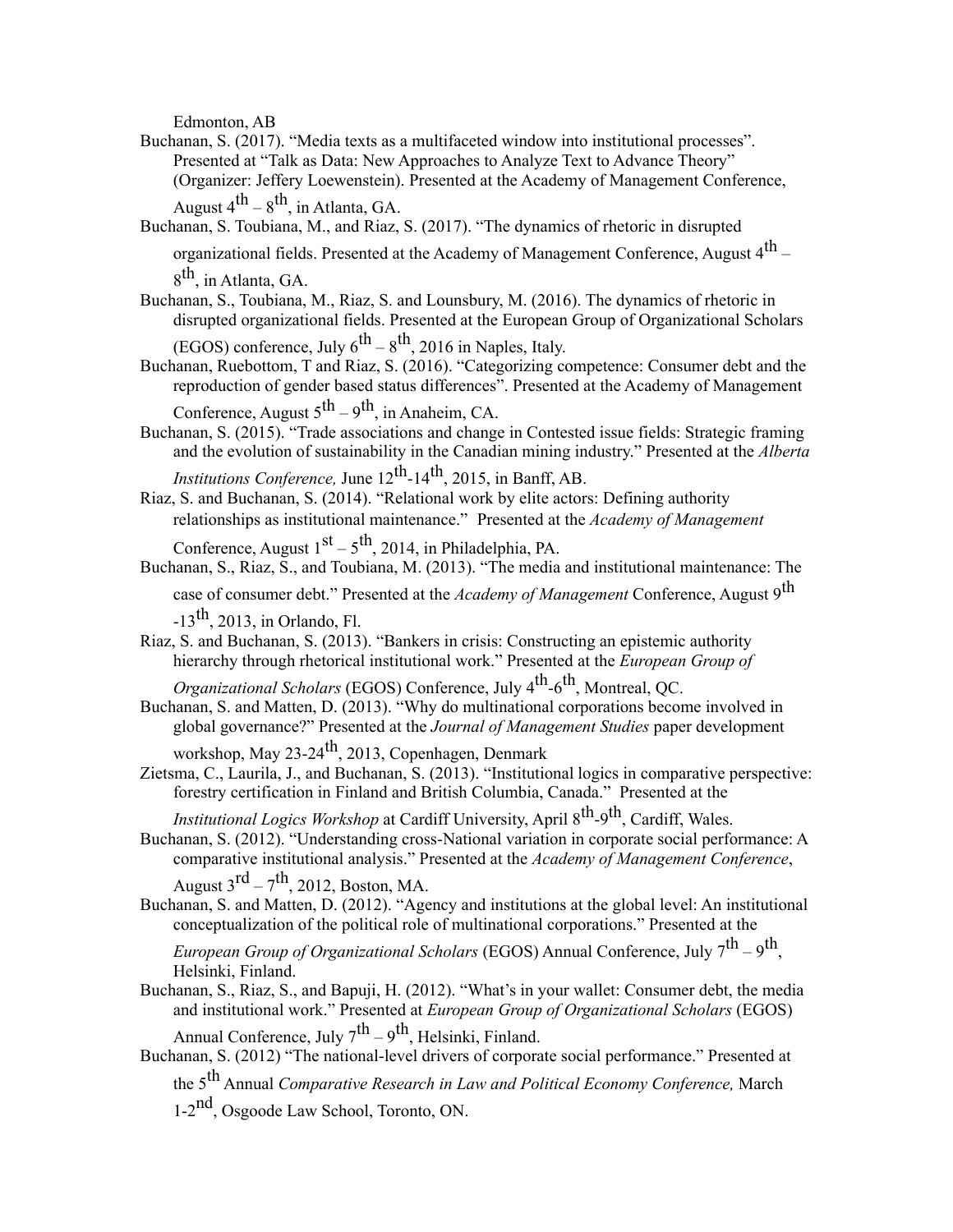Buchanan, S. (2011). "What constrains socially responsible managers? CSR and the technical environment. Presented at the *Academy of Management Conference*, August  $12^{th} - 16^{th}$ , 2011, San Antonio, TX.

Riaz, S., Bapuji, and Buchanan, S. (2011). "Rhetorical strategies of institutional work: The banking profession and the financial crisis." Presented at the 71<sup>st</sup> *annual Academy of Management Conference*, August 12th – 16th, 2011, San Antonio, TX.

Buchanan, S. (2011) "CSR, short-Termism, and managerial discretion: The importance of the technical environment." Presented at the *Society for the Advancement of Socio-Economics Annual Conference*, July 23rd – 25th, 2011, Madrid, Spain.

Buchanan, S. (2010). "Toward an institutional theory of corporate social performance". Presented at the *Academy of Management Conference*, August  $7<sup>th</sup> - 11<sup>th</sup>$ , 2010, Montreal, Oc.

# **Conference Symposia and Professional Development Workshops**

**Participant:** Junior Faculty Consortium. Academy of Management Annual Meeting, Chicago, IL. August  $10^{th}$ -14<sup>th</sup>, 2018.

**Co-Organizer:** Organizing Business Collective Action sub-theme. European Group of Organizational Scholars (EGOS), Copenhagen, Denmark, July  $6^{th} - 8^{th}$ , 2017. With Jochem Kroezen, Lærke Højgaard Christiansen and Charlene Zietsma.

**Participant:** Junior Faculty Consortium. Western Academy of Management (WAM), Palm Springs, CA. March  $22^{nd}$  –  $25^{th}$ , 2017.

**PDW Organizer:** Business Collective Action in the 21<sup>st</sup> Century. Academy of Management Annual Meeting, Anaheim, CA, August, 2016. With Jochem Kroezen, Lærke Højgaard Christiansen, Jose Carlos Marques. Participants: Mark Mizruchi, Lyn Spillman, Michael Barnett, Marc Schneiberg, Klaus Weber, Mary-Hunter McDonnell, Sebastien Mena, Brandon Lee.

**Symposium Organizer:** New Directions in Business Collective Action Research. *Academy of Management Annual Meeting*, Vancouver, BC, August, 2015. Panelists: Michael Barnett, Edward Walker, Brandon Lee, Jakomijn van Wijk, and JB Litrico.

**Participant:** Organization and Management Theory (OMT) Doctoral Consortium. *Academy of Management* Conference, Philadelphia, PA. August, 2014

**Symposium Organizer:** Attending to Capitalism in Organizational Institutionalism. *Academy of Management Annual Meeting*, Orlando, FL, August, 2013. Panelists: Michael Lounsbury, Paul Hirsch, Renate Meyer, and Marc Ventresca.

**Participant:** Panel Session: What are the Challenges/Advantages of Being/Becoming a Critical Management Researcher and Educator? *Academy of Management* Conference, Orlando, FL. August, 2013.

# **Teaching**

**University of Manitoba - Asper School of Business (2016 - )** GMGT 1010: Business and Society, Core Course (BComm)